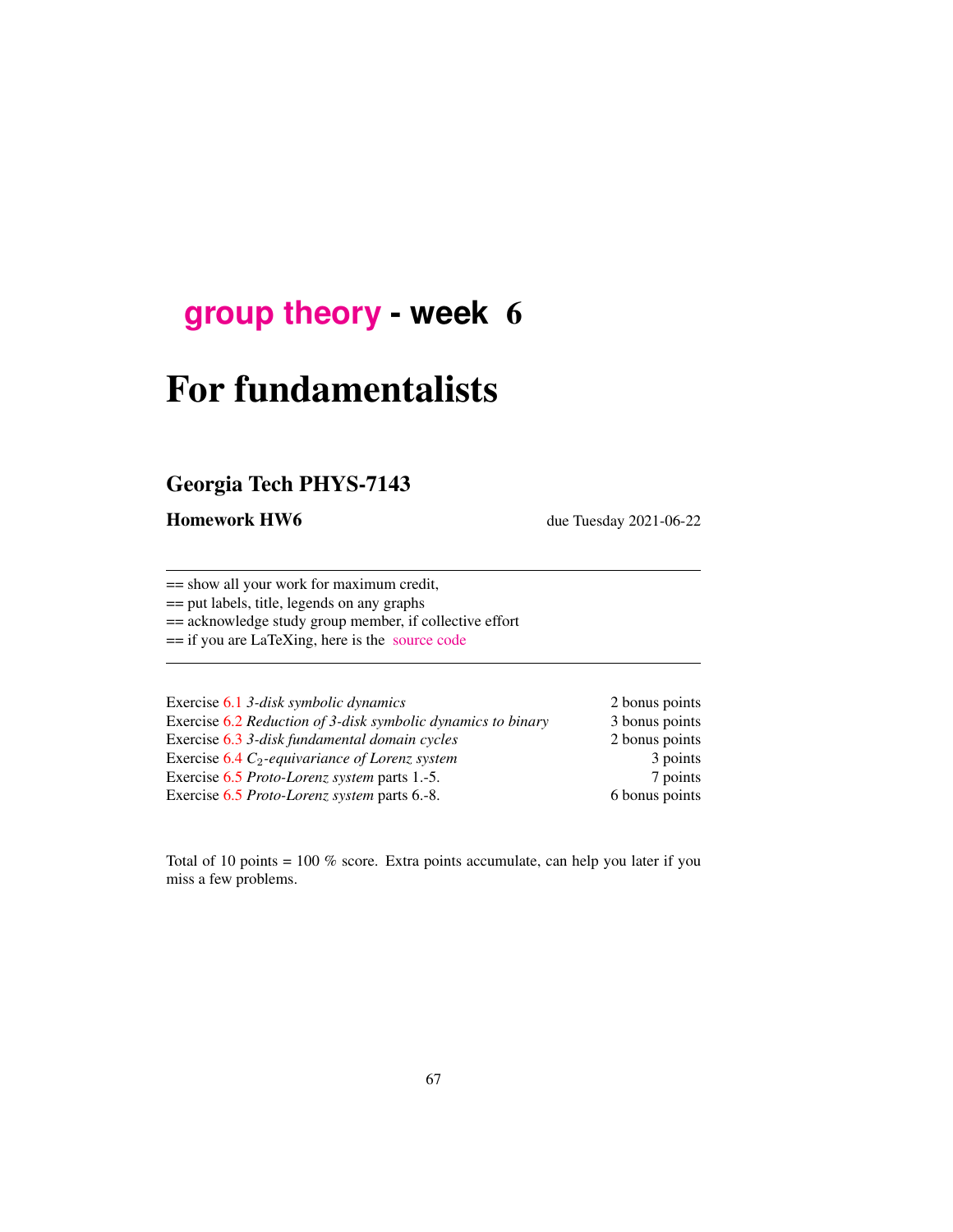#### 2021-06-08 Predrag Lecture 11 True grit

*Lecture* 7 (Unedited)

- $\circ$  We work out the symmetry reduction and a breaking of the  $D_3$  symmetry in the  $[3 \times 3]$  permutation matrices representation
- $\circ$  A preview; reduction of a cyclic C<sub>N</sub> symmetric molecule chain to a  $[2 \times 2]$ frequency matrix calculation. It will take a couple of weeks of discrete Fourier lectures to fill in the details. (2:07:51 h)

So far we have covered what any QM fixated Group Theory textbook since 1930's and on covers. Today to turn to what we actually use group theory for *today*, *here*, in Howey, and for that there is no book but [ChaosBook.org.](http://ChaosBook.org)

Many fundamental problems of fluid dynamics and more generally non-linear field theories are studied in experimental settings equipped with symmetries. That is the subject of *dynamical systems theory* (of which classical, quantum and stochastic mechanics and field theories are but specialized branches). We start gently, with the famed Lorenz butterfly.

#### 2021-06-10 Predrag Lecture 12 Nonlinear symmetry reduction

- **Lecture 8** (Unedited) Symmetries and nonlinear systems. First a mini-course on nonlinear dynamics and chaos. I use the symmetry reduction on the Lorenz, and turn it into Van Gogh. Conclusion: can use either a fundamental domain, or invariant polynomial bases to reduce symmetries of a nonlinear system. (2:28:00 h)
- Lorenz flow example. Read ChaosBook [Chapter 11. World in a mirror](http://ChaosBook.org/chapters/ChaosBook.pdf#chapter.11) Chaos-Book.org Chapter 11 *World in a mirror*. Maybe start with ChaosBook [ex](http://ChaosBook.org/chapters/ChaosBook.pdf#exmple.10.6)[ample 10.6](http://ChaosBook.org/chapters/ChaosBook.pdf#exmple.10.6) *Equivariance of the Lorenz flow*, example 11.8 *Desymmetrization of Lorenz flow*, and then work your way back if needed.
- example [6.1](#page-3-0) *Equivariance of the Lorenz flow*
- example [6.2](#page-4-0) *Desymmetrization of Lorenz flow*

The reading and the homework for this week, is augmented by - if you find that helpful - by 'live' online blackboard lectures: [click here.](http://chaosbook.org/course1/Course1w4.html)

#### 6.1 Other sources (optional)

- *An example: a 1-dimensional system with a symmetry*
- *Fundamental domain*
- *Tiling of state space by a finite group*
- *Make the "fundamental tile" your hood*
- *Symmetry-reduced dynamics*
- *Regular representation of permuting tiles*

PHYS-7143-21 week6 68 2021-07-29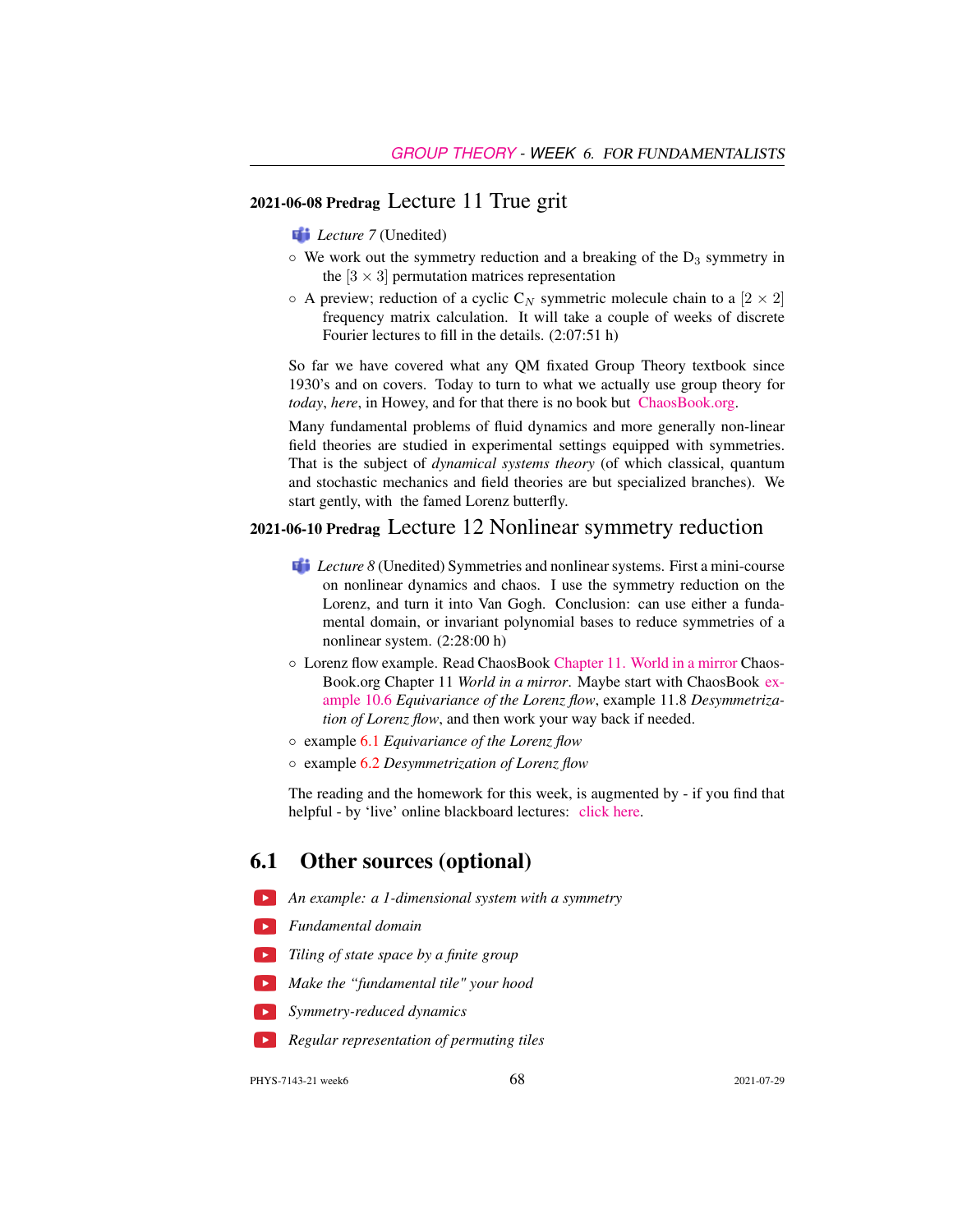#### <span id="page-2-0"></span>6.2 Thoughts (optional)

How I think of the fundamental domain is explained in my online lectures, [Week 14,](http://chaosbook.org/course1/Course2w14.html) in particular the snippet  $\blacktriangleright$  *Regular representation of permuting tiles.* 

Unfortunately - if I had more time, that would have been shorter, this goes on and on, [Week 15,](http://chaosbook.org/course1/Course2w15.html) lecture *29. Discrete symmetry factorization*, and by the time the dust settles, I do not have a gut feeling for the boundary conditions when it comes to higherdimensional irreps (see also last week's sect. [6.2](#page-2-0) *Discussion*).

The basic insight is that if the symmetry and dynamics commute, one can implement the stratification of the state space by the symmetry first, paying no heed to the dynamics. In arbitrary coordinates, the state space is a stratified by a jumble of group orbits. It is an 'orbitfold', in the sense that in general it contains subspaces on which group orbits are of the dimension of a symmetry subgroup, with the group action on invariant subspaces trivial, and on which group orbits are points.

On the linear level, the natural stratification is implemented by decomposing the state space into irreps of the symmetry group. This is a linear reshuffling of coordinates that makes the action of the symmetry operators as simple as possible. You can think of the new basis vectors as eigenvectors of the symmetry operators (Fourier modes, spherical eigenfunctions, etc.). The nonlinear terms in dynamical equations jumble everything up. They are re-expressed in this basis using Kronecker-product decompositions into sums over products of irreps.

Unfortunately –if I had more time, that would have been shorter– this goes on and on, ChaosBook course 2, [Week 15,](http://chaosbook.org/course1/Course2w15.html) lecture *29. Discrete symmetry factorization*.

- **Henriette Roux** What do the parameters  $\sigma$ ,  $\rho$  and b stand for in the Lorenz equations  $(6.4)$ ?
- Predrag The short answer is the truncation of the Navier-Stokes that leads to Lorenz equations is so drastic that they have no longer any physical meaning; in his 1963 paper [\[14\]](#page-12-0) Lorenz played with the parameters until he empirically found an interesting example of deterministic chaos. Since then, applied mathematicians have reverse-engineered various physical systems to find situations where parameters  $\sigma$ ,  $\rho$  and b mean something, see remark [6.1](#page-11-0) (copied to here from [ChaosBook.org\)](http://ChaosBook.org). The discrete symmetry of the original Navier-Stokes system ('left' is as good as 'right') happened to survive the drastic truncation from  $10<sup>5</sup>$ Fourier modes (for physically accurate simulations) to 3. I prefer to teach nonlinear dynamics using the Rössler system, precisely because it has no discrete symmetry, just chaos.

#### 6.3 ChaosBook notes

Copied here are a few snippets from this week's lecture notes, needed here just because exercises refer to them - read the full lecture notes instead.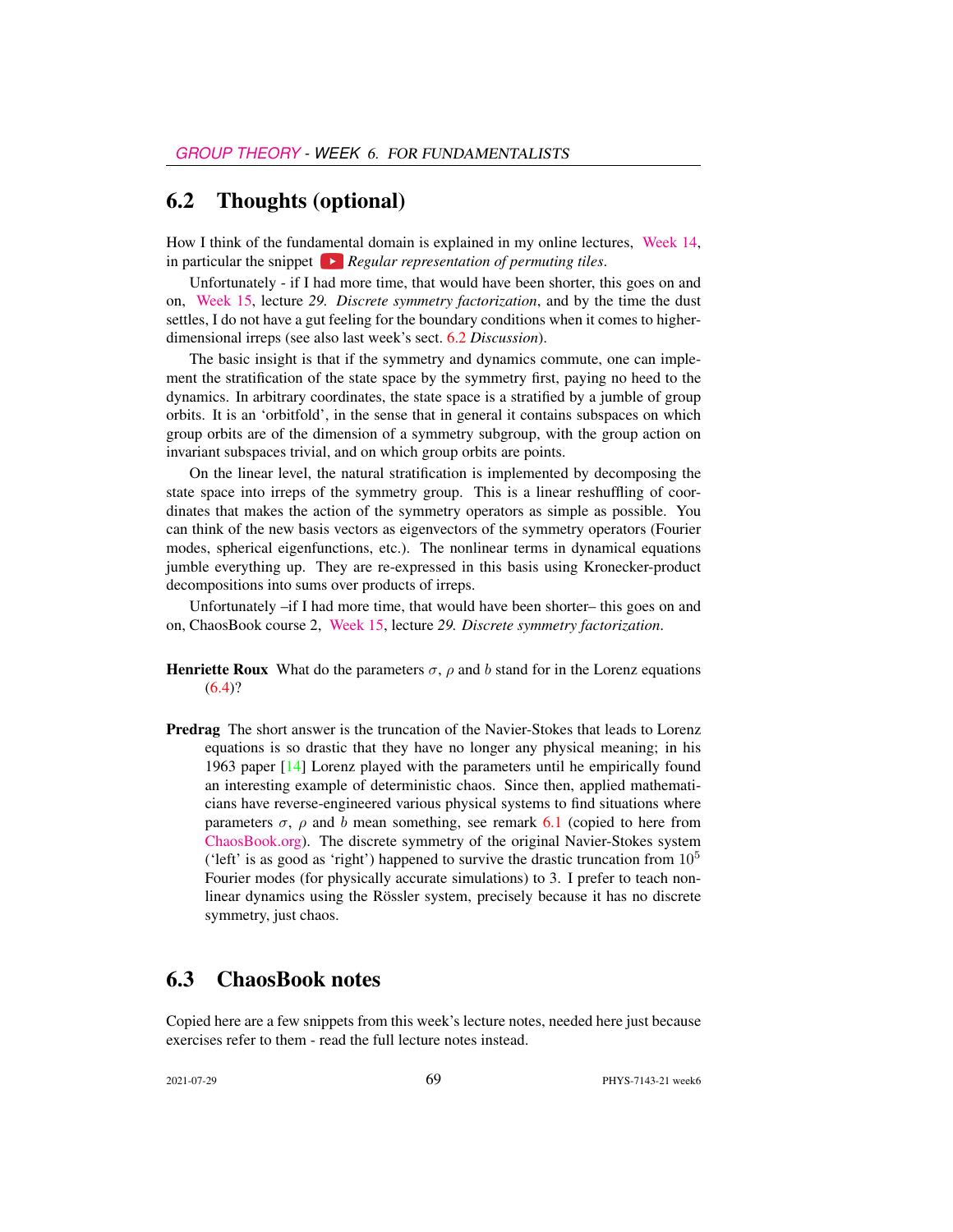

Figure 6.1: (a) The pair of full-space 9-cycles, the counter-clockwise  $\overline{121232313}$  and the clockwise  $\overline{131323212}$  correspond to (b) one fundamental domain 3-cycle  $\overline{001}$ .

**Definition:** Flow invariant subspace. A typical point in fixed-point subspace  $\mathcal{M}_H$ moves with time, but, due to equivariance

$$
f(gx) = gf(x),\tag{6.1}
$$

its trajectory  $x(t) = f^t(x)$  remains within  $f(\mathcal{M}_H) \subseteq \mathcal{M}_H$  for all times,

<span id="page-3-3"></span>
$$
hf^{t}(x) = f^{t}(hx) = f^{t}(x), \quad h \in H,
$$
\n(6.2)

i.e., it belongs to a *flow invariant subspace*. This suggests a systematic approach to seeking compact invariant solutions. The larger the symmetry subgroup, the smaller  $\mathcal{M}_H$ , easing the numerical searches, so start with the largest subgroups  $H$  first.

We can often decompose the state space into smaller subspaces, with group acting within each 'chunk' separately:

**Definition: Invariant subspace.**  $\mathcal{M}_\alpha \subset \mathcal{M}$  is an *invariant* subspace if

$$
\{ \mathcal{M}_{\alpha} \mid gx \in \mathcal{M}_{\alpha} \text{ for all } g \in G \text{ and } x \in \mathcal{M}_{\alpha} \}.
$$
 (6.3)

 ${0}$  and M are always invariant subspaces. So is any  $Fix(H)$  which is point-wise invariant under action of G.

<span id="page-3-4"></span>**Definition: Irreducible subspace.** A space  $\mathcal{M}_{\alpha}$  whose only invariant subspaces under the action of G are  $\{0\}$  and  $\mathcal{M}_{\alpha}$  is called *irreducible*.

<span id="page-3-0"></span>**Example** 6.1. *Equivariance of the Lorenz flow. The velocity field in Lorenz equations [\[14\]](#page-12-0)*

<span id="page-3-1"></span>
$$
\begin{bmatrix} \dot{x} \\ \dot{y} \\ \dot{z} \end{bmatrix} = \begin{bmatrix} \sigma(y-x) \\ \rho x - y - xz \\ xy - bz \end{bmatrix} = \begin{pmatrix} -\sigma & \sigma & 0 \\ \rho & -1 & 0 \\ 0 & 0 & -b \end{pmatrix} \begin{bmatrix} x \\ y \\ z \end{bmatrix} + \begin{bmatrix} 0 \\ -xz \\ xy \end{bmatrix}
$$
(6.4)

*is equivariant under the action of cyclic group*  $C_2 = \{e, C^{1/2}\}$  acting on  $\mathbb{R}^3$  by a  $\pi$ *rotation about the* z *axis,*

<span id="page-3-2"></span>
$$
C^{1/2}(x, y, z) = (-x, -y, z).
$$
 (6.5)

PHYS-7143-21 week6 2021-07-29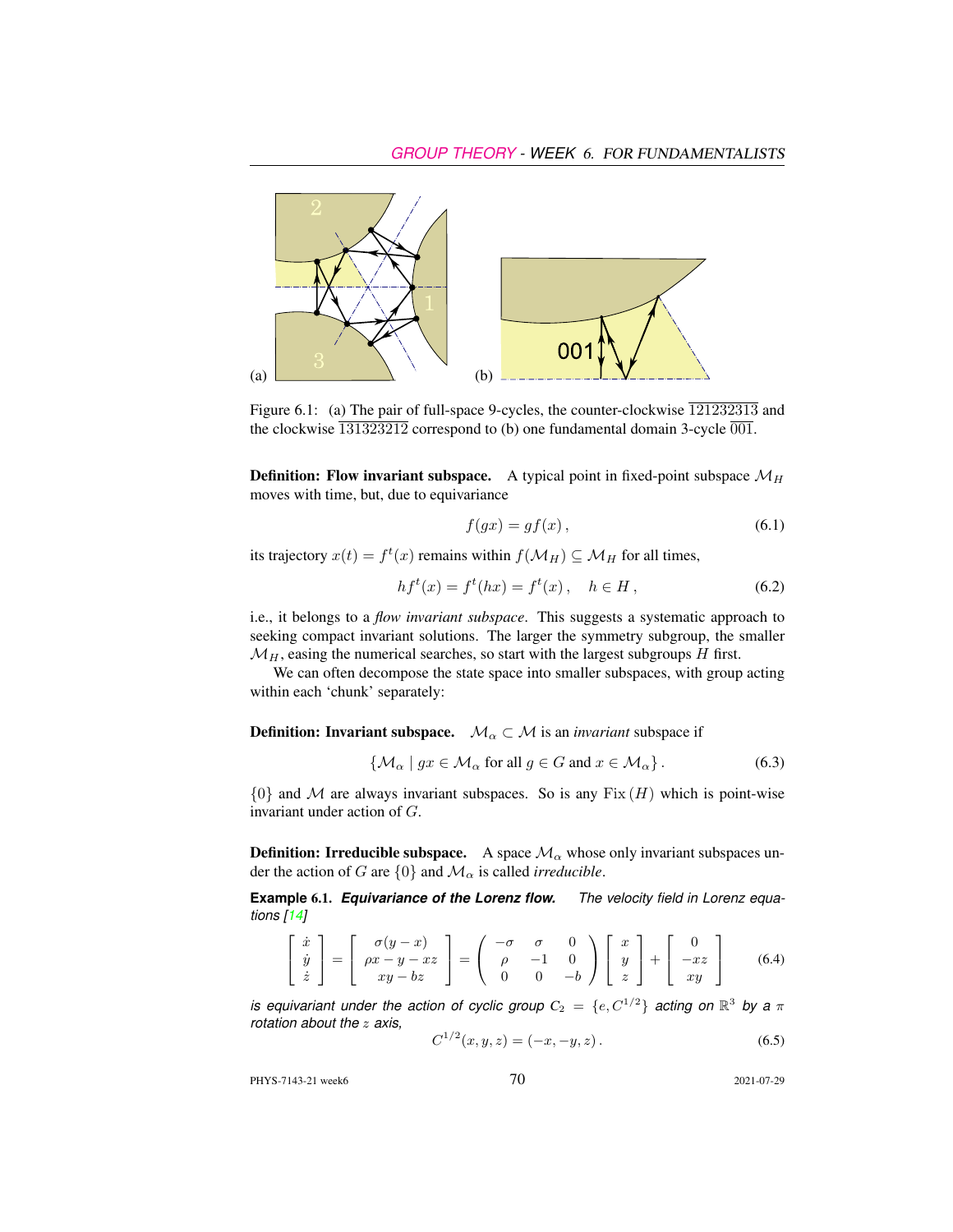<span id="page-4-2"></span>Table  $6.1$ :  $D_3$  correspondence between the binary labeled fundamental domain prime cycles  $\tilde{p}$  and the full 3-disk ternary labeled cycles p, together with the  $D_3$  transformation that maps the end point of the  $\tilde{p}$  cycle into the irreducible segment of the p cycle. White spaces in the above ternary sequences mark repeats of the irreducible segment; for example, the full space 12-cycle 1212 3131 2323 consists of 1212 and its symmetry related segments 3131, 2323. The multiplicity of p cycle is  $m_p = 6n_{\tilde{p}}/n_p$ . The shortest pair of fundamental domain cycles related by time reversal (but no spatial symmetry) are the 6-cycles  $\overline{001011}$  and  $\overline{001101}$ .

| $\tilde{p}$ | $\boldsymbol{p}$ | $\mathbf{g}_{\tilde{p}}$ | $\overline{p}$ | $\boldsymbol{p}$      | $\mathbf{g}_{\tilde{p}}$ |
|-------------|------------------|--------------------------|----------------|-----------------------|--------------------------|
| $\theta$    | 12               | $\sigma_{12}$            | 000001         | 121212131313          | $\sigma_{23}$            |
|             | 123              | C                        | 000011         | 121212313131232323    | $C^2$                    |
| 01          | 1213             | $\sigma_{23}$            | 000101         | 121213                | e                        |
| 001         | 121 232 313      | $\mathcal{C}$            | 000111         | 121213212123          | $\sigma_{12}$            |
| 011         | 121323           | $\sigma_{13}$            | 001011         | 121232 131323         | $\sigma_{23}$            |
| 0001        | 1212 1313        | $\sigma_{23}$            | 001101         | 121231323213          | $\sigma_{13}$            |
| 0011        | 121231312323     | $\mathcal{C}^2$          | 001111         | 121231 232312 313123  | C                        |
| 0111        | 12132123         | $\sigma_{12}$            | 010111         | 121312313231232123    | $C^2$                    |
| 00001       | 121212323231313  | C                        | 011111         | 121321323123          | $\sigma_{13}$            |
| 00011       | 1212132323       | $\sigma_{13}$            | 0000001        | 121212123232323131313 | $\overline{C}$           |
| 00101       | 12123 21213      | $\sigma_{12}$            | 0000011        | 12121213232323        | $\sigma_{13}$            |
| 00111       | 12123            | $\epsilon$               | 0000101        | 12121232121213        | $\sigma_{12}$            |
| 01011       | 121312321231323  | C                        | 0000111        | 1212123               | $\epsilon$               |
| 01111       | 12132 13123      | $\sigma_{23}$            |                |                       |                          |

<span id="page-4-0"></span>**Example** 6.2. *Desymmetrization of Lorenz flow: (continuation of example [6.1\)](#page-3-0) Lorenz equation [\(6.4\)](#page-3-1)* is equivariant under [\(6.5\)](#page-3-2), the action of order-2 group  $C_2 = \{e, C^{1/2}\},$ where  $C^{1/2}$  is  $[x, y]$ -plane, half-cycle rotation by  $\pi$  about the *z*-axis:

<span id="page-4-3"></span>
$$
(x, y, z) \to C^{1/2}(x, y, z) = (-x, -y, z).
$$
 (6.6)

 $(C^{1/2})^2 = 1$  condition decomposes the state space into two linearly irreducible sub*spaces*  $M = M^+ \oplus M^-$ , the *z*-axis  $M^+$  and the [x, y] plane  $M^-$ , with projection *operators onto the two subspaces given by*

$$
\mathbf{P}^{+} = \frac{1}{2}(1 + C^{1/2}) = \begin{pmatrix} 0 & 0 & 0 \\ 0 & 0 & 0 \\ 0 & 0 & 1 \end{pmatrix}, \quad \mathbf{P}^{-} = \frac{1}{2}(1 - C^{1/2}) = \begin{pmatrix} 1 & 0 & 0 \\ 0 & 1 & 0 \\ 0 & 0 & 0 \end{pmatrix}. \tag{6.7}
$$

*so*

<span id="page-4-1"></span>
$$
\begin{pmatrix}\n\dot{x}_{-} \\
\dot{y}_{-}\n\end{pmatrix} = \begin{pmatrix}\n-\sigma & \sigma \\
\rho & -1\n\end{pmatrix}\n\begin{pmatrix}\nx_{-} \\
y_{-}\n\end{pmatrix} + \begin{pmatrix}\n0 \\
-zx_{-}\n\end{pmatrix}
$$
\n
$$
\dot{z}_{+} = -bz_{+} + \frac{1}{4}(x_{+} + x_{-})(y_{+} + y_{-}),
$$
\n(6.8)

*where*  $z_+ = z$ *.* As  $(\dot{x}_+,\dot{y}_+) = (0,0)$ *, values of*  $(x_+,y_+)$  *are conserved parts of the initial condition. We define the fundamental domain by the (arbitrary) condition*  $\hat{x}_− ≥ 0$ *, and whenever exits the domain,we replace the function dependence by the corresponding fundamental domain coordinates,*

$$
(x_-, y_-) = C^{1/2}(\hat{x}_-, \hat{y}_-) = (-\hat{x}_-, -\hat{y}_-) \quad \text{if} \quad x_- < 0 \,,
$$

2021-07-29 **71** PHYS-7143-21 week6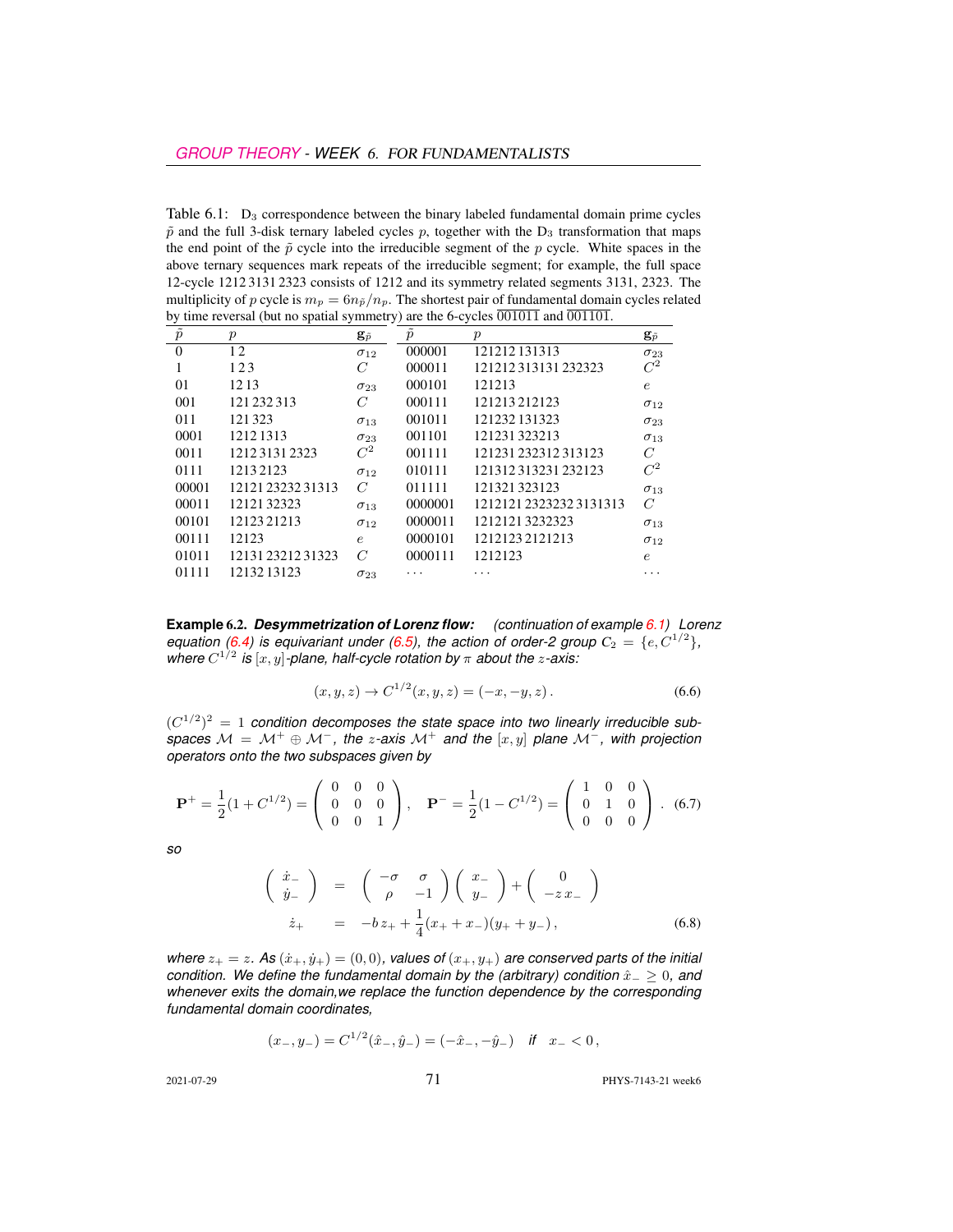

Figure 6.2: (a) Lorenz flow cut by  $y = x$  Poincaré section plane P through the z axis and both  $E_{1,2}$  equilibria. Points where flow pierces into section are marked by dots. To aid visualization of the flow near the  $E_0$  equilibrium, the flow is cut by the second Poincaré section,  $\mathcal{P}'$ , through  $y = -x$  and the z axis. (b) Poincaré sections  $\mathcal P$  and  $\mathcal P'$ laid side-by-side. (E. Siminos)

and record that we have applied  $C^{1/2}$  (that is the 'reconstruction equation' in the case of *a discrete symmetry). When we integrate [\(6.8\)](#page-4-1), the trajectory coordinates* ( $\hat{x}_-(t), \hat{y}_-(t)$ ) *are discontinuous whenever the trajectory crosses the fundamental domain border. That, however, we do not care about - the only thing we need are the Poincaré section points and the Poincaré return map in the fundamental domain.*

*Poincaré section hypersurface can be specified implicitly by a single condition, through a function* U(x) *that is zero whenever a point* x *is on the Poincaré section,*

$$
\hat{x} \in \mathcal{P} \quad \text{iff} \quad U(\hat{x}) = 0 \,. \tag{6.9}
$$

*In order that there is only one copy of the section in the fundamental domain, this condition has to be invariant,*  $U(q\hat{x}) = U(\hat{x})$  *for*  $q \in G$ *, or, equivalently, the normal to it has to be equivariant*

$$
\partial_j U(g\hat{x}) = g\partial_j U(\hat{x}) \quad \text{for} \quad g \in G. \tag{6.10}
$$

*There are two kinds of compact (finite-time) orbits. Periodic orbits*  $x(T_p) = x(T_p)$ are either self dual under rotation  $C^{1/2}$ , or appear in pairs related by  $C^{1/2}$ ; in the funda*mental domain there is only one copy*  $\hat{x}(T_p) = \hat{x}(T_p)$  *of each. Relative periodic orbits (or 'pre-periodic orbits')*  $\hat{x}(T_p) = C^{1/2}x(T_p)$  *they are periodic orbits.* 

As the flow is  $C_2$ -invariant, so is its linearization  $\dot{x} = Ax$ . Evaluated at  $E_0$ , A com*mutes with*  $C^{1/2}$ , and the  $E_0$  stability matrix A decomposes into  $[x, y]$  and z blocks.

*The 1-dimensional* M<sup>+</sup> *subspace is the fixed-point subspace, with the* z*-axis points left* point-wise invariant *under the group action*

$$
\mathcal{M}^+ = \text{Fix}\,(C_2) = \{x \in \mathcal{M} \mid g \, x = x \text{ for } g \in \{e, C^{1/2}\}\}\
$$
(6.11)

*(here*  $x = (x, y, z)$  *is a 3-dimensional vector, not the coordinate* x). A  $C_2$ -fixed point  $x(t)$ *in* Fix  $(C_2)$  *moves with time, but according to [\(6.2\)](#page-3-3) remains within*  $x(t) \in Fix(C_2)$  *for all times; the subspace*  $\mathcal{M}^+$  = Fix  $(C_2)$  *is flow invariant. In case at hand this jargon is a bit* 

PHYS-7143-21 week6 2021-07-29 2021-07-29 2021-07-29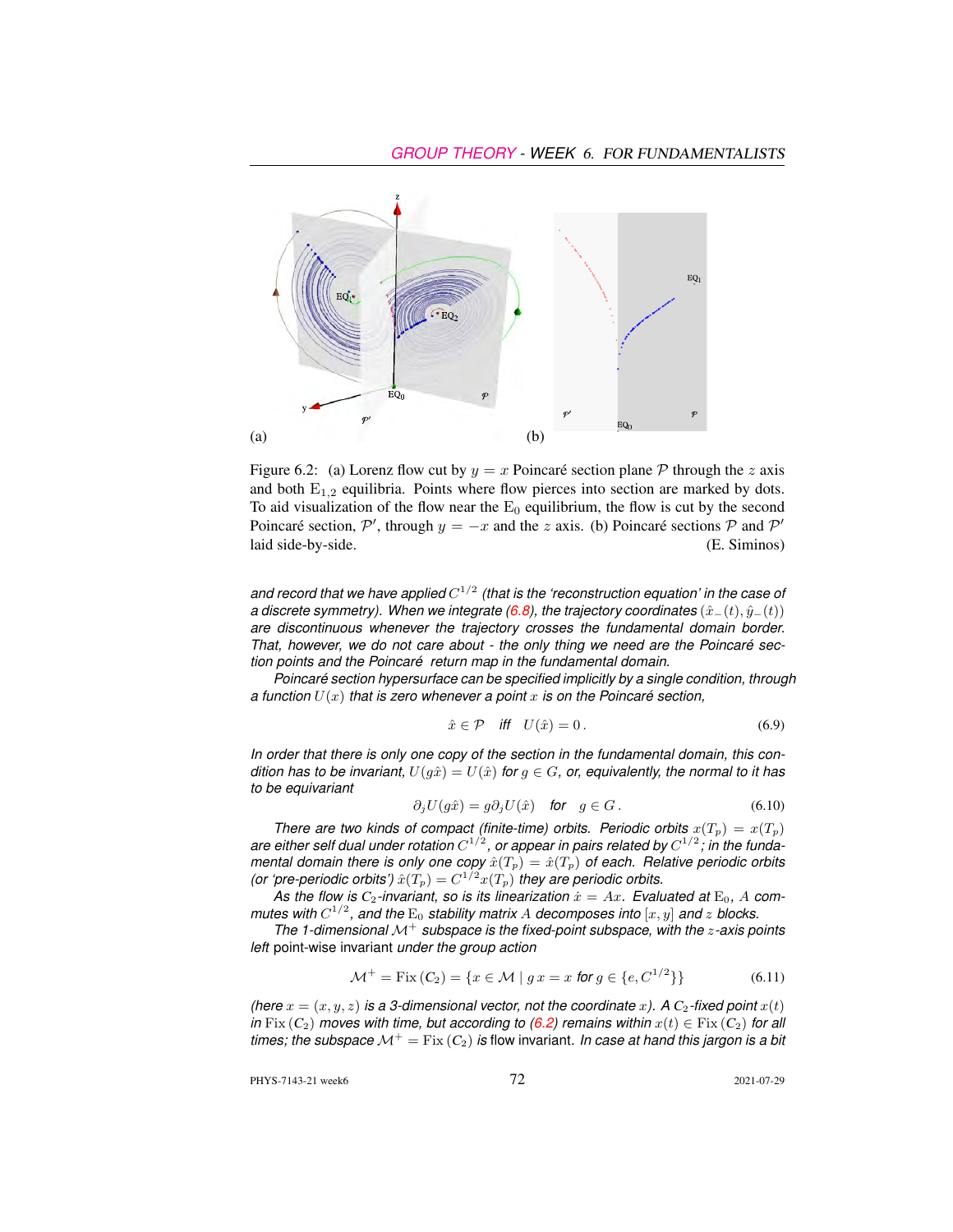*of an overkill: clearly for*  $(x, y, z) = (0, 0, z)$  *the full state space Lorenz equation* [\(6.4\)](#page-3-1) *is reduced to the exponential contraction to the*  $E_0$  *equilibrium,* 

<span id="page-6-1"></span>
$$
\dot{z} = -bz \,. \tag{6.12}
$$

*However, for higher-dimensional flows the flow-invariant subspaces can be high-dimensional, with interesting dynamics of their own. Even in this simple case this subspace plays an important role as a topological obstruction: the orbits can neither enter it nor exit it, so the number of windings of a trajectory around it provides a natural, topological symbolic dynamics.*

*The*  $M^-$  *subspace is, however, not flow-invariant, as the nonlinear terms*  $\dot{z} = xy - bz$ *in the Lorenz equation*  $(6.4)$  *send all initial conditions within*  $\mathcal{M}^- = (x(0), y(0), 0)$  *into the full,*  $z(t) \neq 0$  *state space*  $\mathcal{M}/\mathcal{M}^+$ .

By taking as a Poincaré section any  $C^{1/2}$ -equivariant, non-self-intersecting surface *that contains the* z *axis, the state space is divided into a half-space fundamental domain*  $\tilde{\cal M}$  =  ${\cal M}/C_2$  and its 180° rotation  $C^{1/2}\tilde{\cal M}$ . An example is afforded by the P plane section of the Lorenz flow in figure  $6.3$ . Take the fundamental domain  $\tilde{M}$  to be the half*space between the viewer and* P*. Then the full Lorenz flow is captured by re-injecting back into*  $\tilde{M}$  *any trajectory that exits it, by a rotation of*  $\pi$  *around the* z *axis.* 

*As any such* C 1/2 *-invariant section does the job, a choice of a 'fundamental domain' is here largely mater of taste. For purposes of visualization it is convenient to make the double-cover nature of the full state space by*  $\tilde{M}$  *explicit, through any state space redefinition that maps a pair of points related by symmetry into a single point. In case at hand, this can be easily accomplished by expressing*  $(x, y)$  *in polar coordinates*  $(x, y) =$  $(r \cos \theta, r \sin \theta)$ *, and then plotting the flow in the 'doubled-polar angle representation:'* 

<span id="page-6-0"></span>
$$
(\hat{x}, \hat{y}, z) = (r \cos 2\theta, r \sin 2\theta, z) = ((x^2 - y^2)/r, 2xy/r, z), \tag{6.13}
$$

*as in figure*  $6.4$  (a). In contrast to the original G-equivariant coordinates  $[x, y, z]$ , the *Lorenz flow expressed in the new coordinates*  $[\hat{x}, \hat{y}, z]$  *is G*-invariant. In this representa*tion the*  $M = M/C_2$  *fundamental domain flow is a smooth, continuous flow, with (any choice of) the fundamental domain stretched out to seamlessly cover the entire*  $[\hat{x}, \hat{y}]$ *plane.*

*(E. Siminos and J. Halcrow)*

## 6.4 Chaotic 3-spring, integrable 3-vortex systems (optional)

Continued from sect. 4.1.

Simon Berman According to the 2019 Phys. Rev. Lett., of Katz-Saporta and Efrati [\[12\]](#page-12-1), *Self-driven fractional rotational diffusion of the harmonic three-mass system*, a system of three masses connected by harmonic springs might be the simplest mechanical system (homonuclear triatomic molecule, such as ozone, except the three couplings are not the same) that exhibits a *geometric phase*. Away from its resting configuration the system is nonlinear, and once its rotational  $SO(2)$ symmetry is reduced, and as its energy is increased, it exhibits all kinds of shapedependent chaotic geometric phases. Katz and Efrati [\[12\]](#page-12-1) mostly do numerical

2021-07-29 73 PHYS-7143-21 week6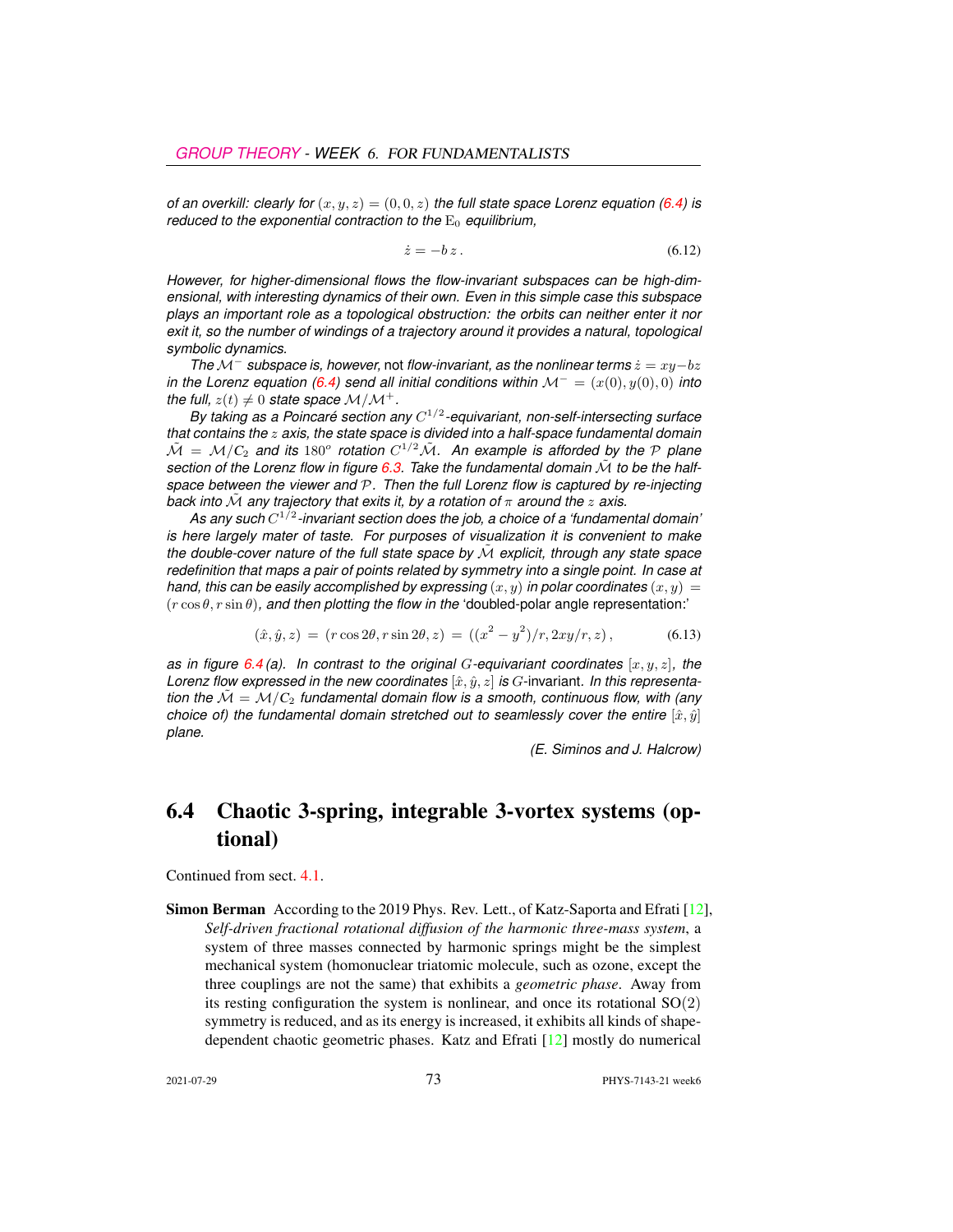simulations and plot displacement vs. time diffusion plots in its 6D phase space, like this is still early 1960's. The earlier [arXiv:1706.09868](http://arXiv.org/abs/1706.09868) version has more information than the PRL (no doubt thanks to impatience of the referees, plus space constraints of a PRL). One suspects that a bit of thinking along periodic orbit theory lines could yield some insight into the diffusive properties of its shape-changing dynamics.

In the symmetry-reduced or the 'shape' state space there is a  $D_3$  symmetry. One sees it in their [\[12\]](#page-12-1) Hamiltonian (2): the  $b^{ij}$  vectors can be viewed as the three coordinates of an equilateral triangle in the  $w_1-w_2$  plane. Since the Hamiltonian only depends on  $|w|$  and in a symmetric way on  $w \cdot b^{ij}$ , it has a  $D_3$  symmetry for  $(w_1, w_2)$  components of the w vector, and a reflection symmetry for  $w_3$ . So the total symmetry group is  $D_3 \times C^{1/2}$ .

- **Predrag** As the system is  $D_3$  symmetric, the symmetry should be quotiented as in [\(this week's lectures\)](http://birdtracks.eu/course3/week6.pdf) and [ChaosBook.org.](http://ChaosBook.org) The students from Weizmann (as well as all our local plumber apprentices) believe they have been born knowing everything, and thus they do not need to take [ChaosBook.org/course1,](http://ChaosBook.org/course1) so they would have no idea that
	- they are supposed to quotient the symmetry
	- probability densities (eigenfunctions of the evolution operator; Perron-- Frobenius and its generalizations) block diagonalize as irreps of  $D_3 = C_{3v}$ , and
	- that makes all calculations, numerical and periodic orbit-type more transparent and more convergent.

By going to relative  $w$ 's coordinates, one has quotiented only the  $2D$  Euclidean translations and  $SO(2)$  rotations, no discrete symmetries, so  $D_3$  still remains. Now, anyone who has taken [ChaosBook.org/course1](http://ChaosBook.org/course1) knows that the next step is to quotient  $D_3$ , and do the calculation in the 1/6th of the phase space, i.e., the fundamental domain.

I'm curious whether I'm right, because soon we'll look at space groups (infinite lattices with discrete symmetries) and there I have confused understanding of how to quotient the space group, but that is related to diffusion in space, rather than the angular diffusion, as in this 3-springs system.

We can make this a course project for a student in this course (a project instead of taking the final). To be especially pedagogical, we'll ask them to do it in Julia (there is one potential candidate on Piazza).

Predrag proposal: 2-body, 3-spring system We need the *simplest* illustration of a geometric phase, and its diffusion along the continuous symmetry direction induced by chaotic ("turbulent") shape-changing dynamics. So let's take one of the masses infinite. Still 3 springs, but only 2 bodies moving in a plane. We still have SO(2) continuous symmetry to reduce. What remains is the  $D_2 = \{e, \sigma\}$ symmetry of exchanging the two particles, with two irreps, the symmetric and the antisymmetric normal modes. There is shape-changing dynamics, with the

PHYS-7143-21 week6 74 2021-07-29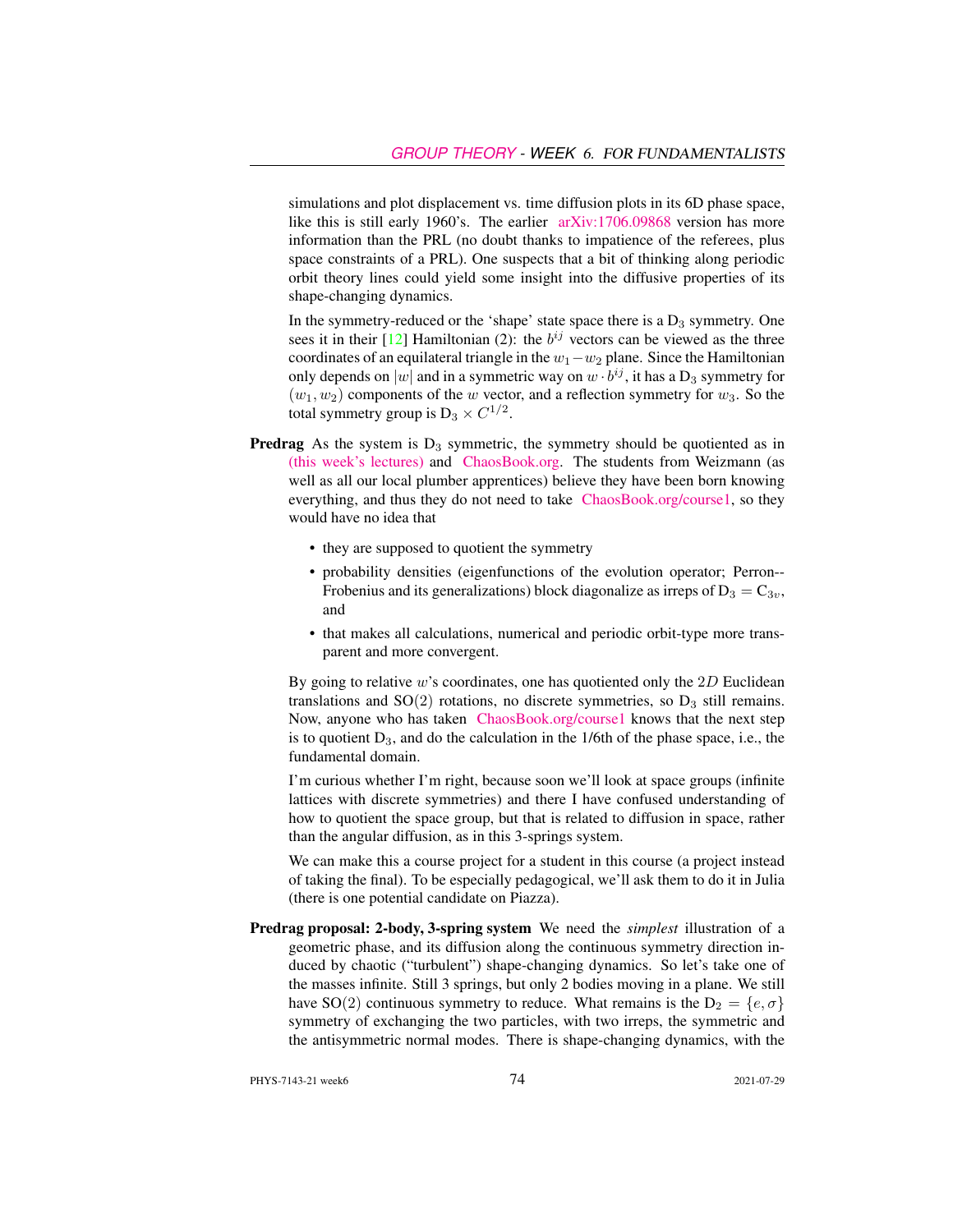potential a nonlinear function of  $w_j$ 's, so for larger energies we expect angular geometric phase diffusion, but in a lower-dimensional phase space than that of the free 3-springs system. Easier to work out and look at Poincaré sections, search for relative equilibria and relative periodic orbits, compute the angular diffusion constant from its cycle expansion formulation.

**Predrag:** N vortex system Went to hear [Tomoki Ohsawa](https://www.utdallas.edu/~tomoki/) ([Google Scholar\)](https://scholar.google.com/citations?hl=en&user=v0b-7O0AAAAJ&view_op=list_works&sortby=pubdate), talk about *Symplectic reduction and the Lie–Poisson dynamics of point vortices on the plane*, [arXiv:1808.01769](http://arXiv.org/abs/1808.01769) .

I had previously written to Tomoki's friend Molei about how much I had already suffered through Weinstein, Marsden, etc. moment maps, for decades. We all have to do symmetry reductions, but with Marsden it is always the moment map, and then the climax is the rigid 3D body example which is the end-all of every article and book. Perhaps due to my pleas, Ohsawa gave us a gentle, sensible seminar, Weinstein-Marsden for humans, where he explained why moment map is called 'moment,' etc.. As nice a birthday present one could hope for, see the slides [here.](http://utdallas.edu/~tomoki/slides/GeorgiaTech-April2019.pdf)

Ohsawa develops a Hamiltonian formulation of the dynamics of the "shape" of N point vortices on the plane and the sphere. If  $N = 3$ , it is the dynamics of the shape of the triangle formed by three point vortices, regardless of the position and orientation of the triangle on the plane/sphere.

For the planar case, reducing the basic equations of point vortex dynamics by the special Euclidean group SE(2) yields a Lie-Poisson equation for relative configurations of the vortices. The shape dynamics is periodic in certain cases. The approach can be extended to the spherical case by first lifting the dynamics from the two-sphere to  $C^2$  and then performing reductions by symmetries.



<span id="page-8-0"></span>Figure 6.3: (green) Level set of quadratic Casimir  $C_2$  ellipsoid. (orange) Level set of Hamiltonian  $h$ . The intersection is the unique periodic orbit of the symmetry-reduced  $N = 3$  vortex system. See also the corresponding figure for 3 vortices on the sphere on p. 46 of the slide presentation. T. Ohsawa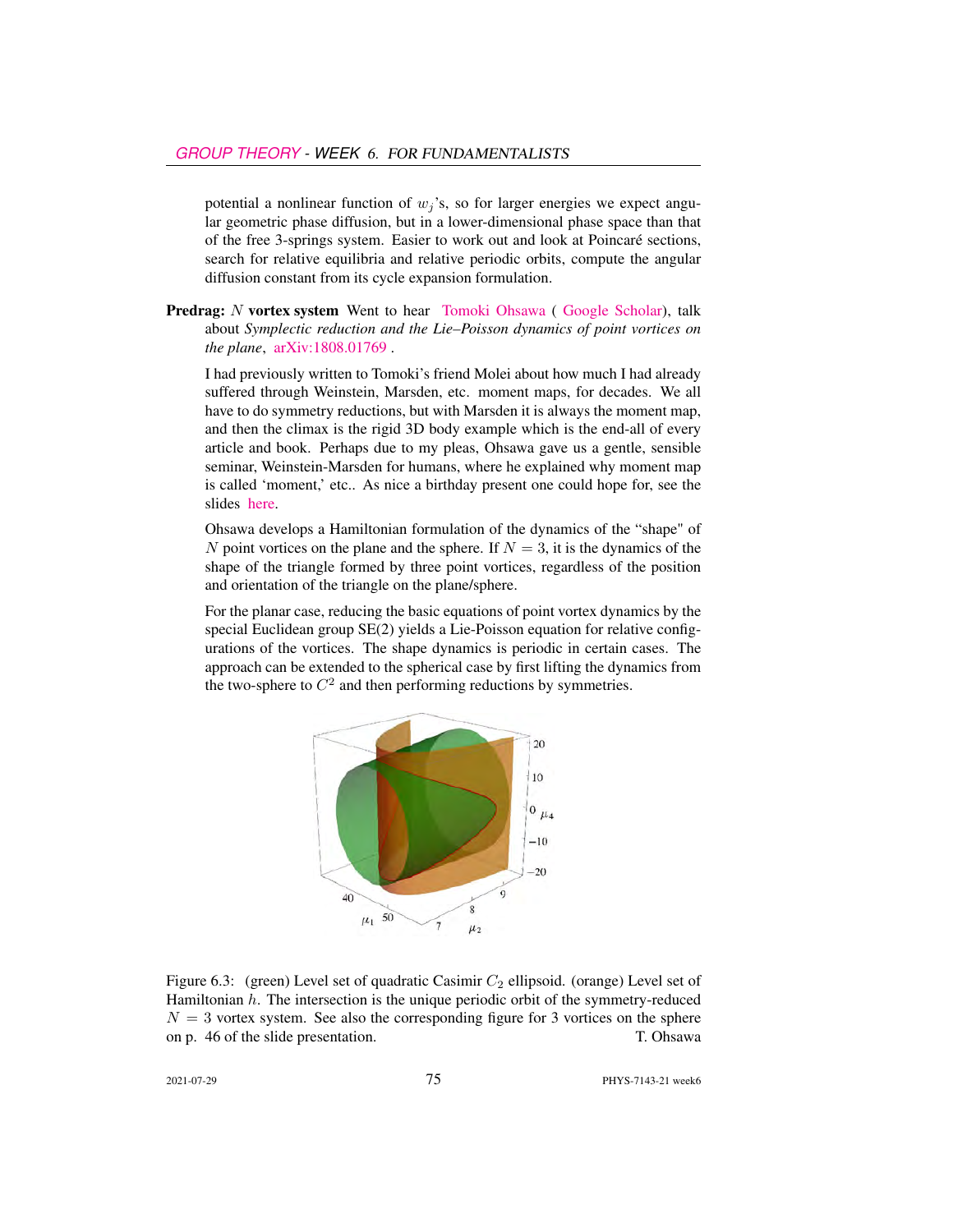I think Ohsawa discovery is that the system has a previously un-noted quartic Casimir, whose invariance reduces the dimension of the symmetry reduced phase space by one degree of freedom (dof). The implies that the symmetry-reduced dynamics in the  $N = 3$  case is 1 dof, i.e., integrable, see figure [6.3.](#page-8-0) In addition, if the sum of the vortex circulations is 0, the  $N = 4$  case is integrable. This fact is not yet explained - my intuition is that the zero total circulation implies extra rotational symmetry. For more vortices I expect the usual Hamiltonian mixed phase space.

Parenthetically, statement that there is quartic order Casimir that is invariant under the symmetry group can probably be written as a syzygy constraint on the invariant polynomial basis in (Hilbert's) theory of invariant polynomial bases.

In the Katz-Saporta and Efrati [\[12\]](#page-12-1) example there is no quartic Casimir, so one ends with a generic chaotic system. Ohsawa's geometric technique works because of the simple symplectic structure on the point-vortex problem (there is no 'momentum'), whereas Katz-Saporta and Efrati problem is a standard classicalmechanical one on the cotangent bundle of a configuration space, with momentum there. Ohsawa believes that one can apply the techniques developed by Richard Montgomery to this setting as well. (Montgomery's paper motivated him to work on the point-vortex problem).

There are also examples in cardiac (!) dynamics where one must reduce 2D Euclidean symmetry first, with similar outcome to yours, but no moment maps, as such PDEs have no variational formulation (that I am aware of). Googling "Barkley model" might do the trick. I do not think there is a variational (Lagrangina) formulation.

But that is the whole point - *any* flow with a symmetry has to have the symmetry quotiented out. It's easier to understand this for flows which are not symplectic - in that case, every continuous symmetry parameter reduces the dimension of the symmetry-reduced state space by one. The Hamiltonin case is a pain (or bliss, if you love moment maps) because every continuous symmetry reduces the dimension of the phase space by one degree of freedom (ie, by 2). Also variational problems obey Noether's theorem, our (dissipative) problems usually do not. If I understand this right...

## 6.5 Eigenfunctions (optional)

What follows is an inconclusive discussion of eigenfunctions over fundamental domains - feel free to ignore...

Predrag Heilman and Strichartz [\[10\]](#page-12-2) *Homotopies of Eigenfunctions and the Spectrum of the Laplacian on the Sierpinski Carpet*, [arXiv:0908.2942,](http://arXiv.org/abs/0908.2942) is not an obvious read for us, but they compute a spectrum on a square domain, and we might have to be mindful of it: " Since all of our domains are invariant under the  $D_4$  symmetry group, we can simplify the eigenfunction computations by reducing to a fundamental domain. On this domain we impose appropriate boundary

PHYS-7143-21 week6 2021-07-29 2021-07-29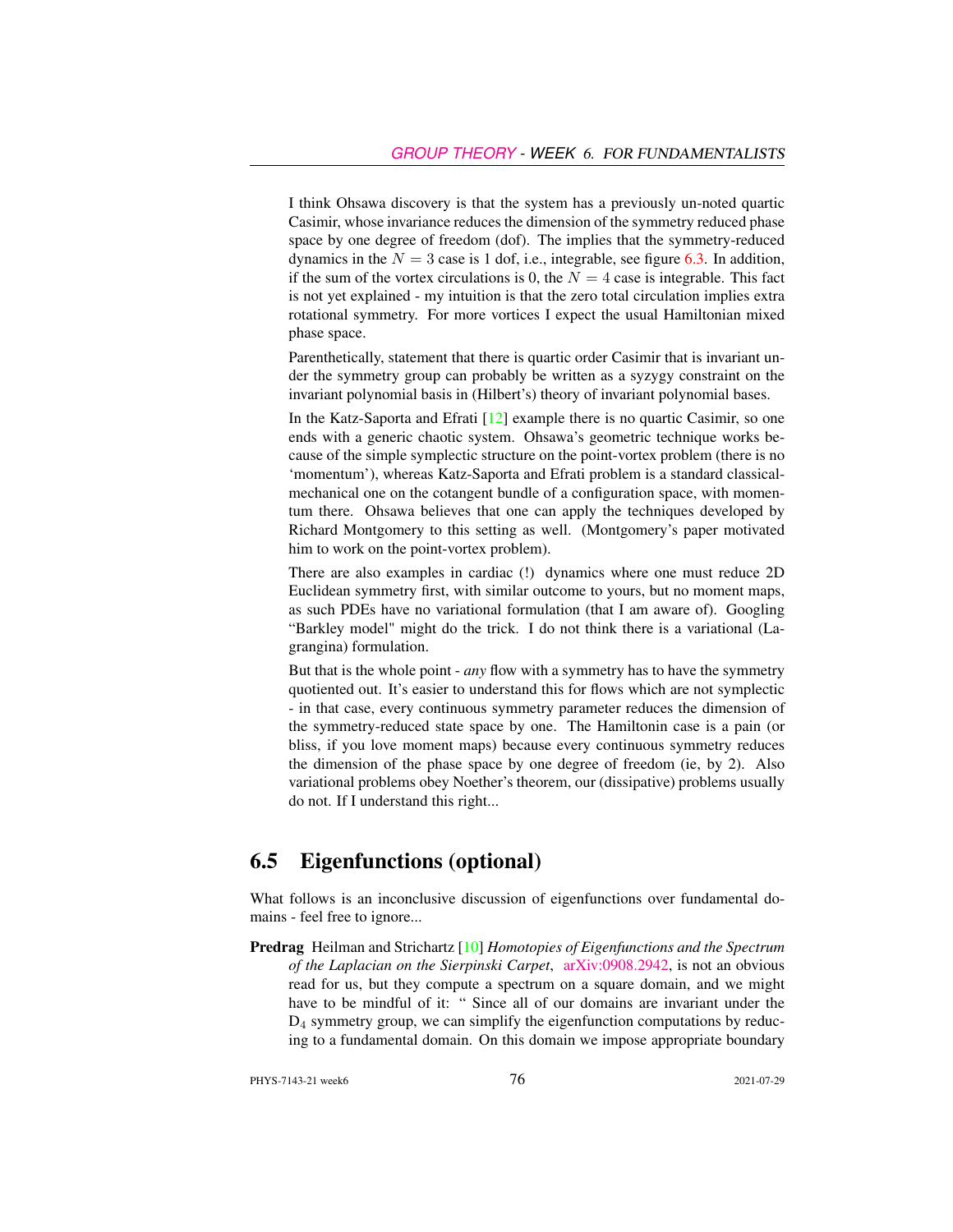

Figure 6.4: (a) Lorenz attractor plotted in  $[\hat{x}, \hat{y}, z]$ , the doubled-polar angle coordinates [\(6.13\)](#page-6-0), with points related by  $\pi$ -rotation in the  $[x, y]$  plane identified. Stable eigenvectors of E<sub>0</sub>:  $e^{(3)}$  and  $e^{(2)}$ , along the z axis [\(6.12\)](#page-6-1). Unstable manifold orbit  $W^u(\text{E}_0)$ (green) is a continuation of the unstable  $e^{(1)}$  of  $E_0$ . (b) Blow-up of the region near  $E_1$ : The unstable eigenplane of  $E_1$  defined by  $\text{Re }e^{(2)}$  and  $\text{Im }e^{(2)}$ , the stable eigenvector  $e^{(3)}$ . The descent of the  $E_0$  unstable manifold (green) defines the innermost edge of the strange attractor. As it is clear from (a), it also defines its outermost edge. (E. Siminos)

conditions according to the rep-resentation type. For the 1-dimensional representation, we restrict to the sector  $0 \le \theta \le \pi/4$ . Recall that the functions will extend evenly when reflected about  $\theta = 0$  in the 1++ and 1– cases, and oddly in the 1-+ and 1+- cases. Note that performing an even extension across a ray is equivalent to imposing Neumann boundary conditions on that ray. Similarly, the odd extension is equivalent to Dirichlet conditions. For the 2-dimensional representation our fundamental domain is the sector  $0 \le \theta \le \pi/2$ , and we impose Neumann boundary conditions on the ray  $\theta = 0$  and Dirichlet conditions on the ray  $\theta = \pi/2$ . Note that our fundamental domains are simply connected. "

This seems to be saying that one gets the 2-dimensional representation by doubling the fundamental domain and mixing boundary conditions. Do you understand that?

Boris Here is my present understanding of the fundamental domains issue: If you want simple boundary conditions like Dirichlet or Neumann you stick to 1d representations only. They connect eigenfunction to itself at the fundamental domain boundaries – otherwise you would need to connect pair of functions (would be something like boundary conditions for spinor in case of 2d representations.) So what you do is the following: take the largest abelian subgroup  $Z_2 \times Z_2$  (for  $D_4$ ) and split its spectrum with respect to its fundamental domain defined as 1/4 of the square (twice the fundamental domain of the full group). Then your see that Dirichlet-Dirichlet and Neumann-Neumann Hamiltonians still have  $Z_2$ symmetry so your split them further into the Hamiltonians of the 1/8 fundamen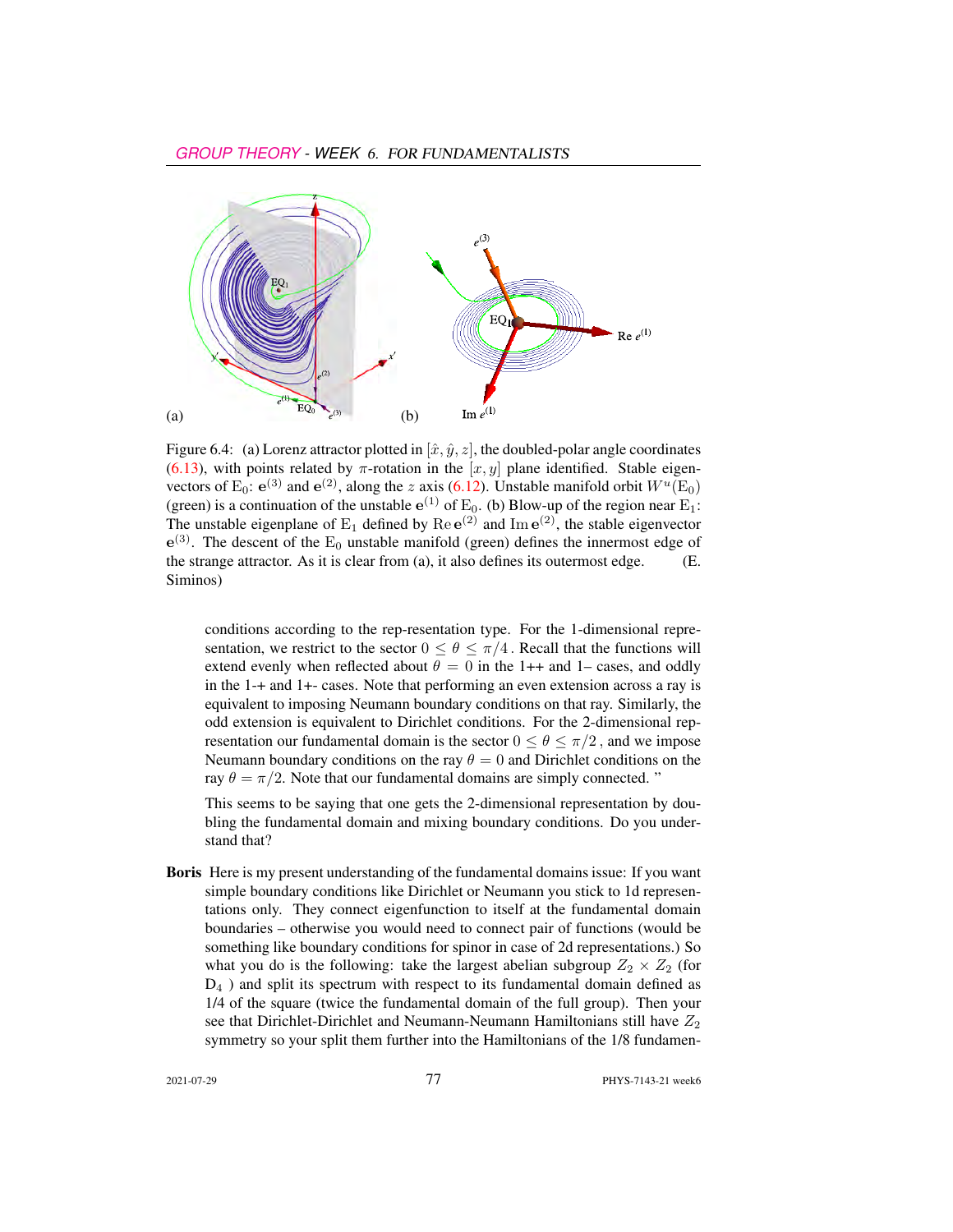tal domain. But Dirichlet-Neumann remains 1/4th of the square.

Predrag Your argument is in the spirit of Harter's class operators construction (see week 5) of higher-dimensional representations by using particular chains of subgroups, but I am not able to visualize how that larger fundamental domain (of the lower-order subgroup) folds back into the small fundamental domain of the whole group. By the time the dust settles, I have the symmetry factorization of the determinants that we need, but I do not have a gut feeling for the boundary conditions that you do, when it comes to higher-dimensional irreps.

#### **Commentary**

<span id="page-11-0"></span>**Remark 6.1.** Lorenz equation. The Lorenz equation [\(6.4\)](#page-3-1) is the most celebrated early illustration of "deterministic chaos" [\[14\]](#page-12-0) (but not the first - that honor goes to Dame Cartwright [\[2\]](#page-12-3) in 1945. Amusingly, Denisov and Ponomarev  $[5]$  argue that Ben F. Laposky might have been the first to observe chaotic attractors as early as 1953, which, strictly speaking falls after 1945, even in Russia). Lorenz's 1963 paper, which can be found in reprint collections refs. [\[4,](#page-12-5) [9\]](#page-12-6), is a pleasure to read, and it is still one of the best introductions to the physics motivating such models (read more about Lorenz [here\)](http://web.mit.edu/lorenzcenter/about/lorenz.html). The equations, a set of ODEs in  $\mathbb{R}^3$ , exhibit strange attractors. W. Tucker  $[21-23]$  $[21-23]$  has proven rigorously (via interval arithmetic) that the Lorenz attractor is strange for the original parameters (no stable orbits) and that it has a long stable periodic orbit for slightly different parameters. In contrast to the hyperbolic strange attractors such as the weakly perturbed cat map  $\lceil 3 \rceil$ , the Lorenz attractor is structurally unstable. Frøyland  $\lceil 6 \rceil$  has a nice brief discussion of Lorenz flow. Frøyland and Alfsen [\[7\]](#page-12-9) plot many periodic and heteroclinic orbits of the Lorenz flow; some of the symmetric ones are included in ref. [\[6\]](#page-12-8). Guckenheimer-Williams [\[8\]](#page-12-10) and Afraimovich-Bykov-Shilnikov [\[1\]](#page-12-11) offer an in-depth discussion of the Lorenz equation. The most detailed study of the Lorenz equation was undertaken by Sparrow [\[19\]](#page-12-12). For a geophysics derivation, see Rothman course notes [\[17\]](#page-12-13). For a physical interpretation of  $\rho$ as "Rayleigh number," see Jackson  $[11]$  and Seydel  $[18]$ . The Lorenz truncation to 3 modes, however, is so drastic that the model bears no relation to the geophysical hydrodynamics problem that motivated it. Just for fun, as Lorentz was such a lovable weatherman, in 1972 Willem Malkus constructed [\[15\]](#page-12-16), by a feat of reverse engineering, a physical system, a ["water wheel",](http://www.math.cornell.edu/~lipa/mec/lesson1.html) popularized by Strogatz [\[20\]](#page-12-17), that is described by Lorentz equations. You can see it simulated on [wolfram.com,](http://demonstrations.wolfram.com/LorenzsWaterWheel/) and tested experimentally at [http://www.ace.gatech.edu.](http://www.ace.gatech.edu/experiments2/2413/lorenz/fall02/) There is no deep physics in this lovely game, it is but a cute distraction. For detailed pictures of Lorenz invariant manifolds consult Vol II of Jackson [\[11\]](#page-12-14) and "Realtime visualization of invariant manifolds" by [Ronzan.](https://www.youtube.com/watch?v=pDMUTYHVMzw) The Lorenz attractor is a very thin fractal – as we shall see, stable manifold thickness is of the order  $10^{-4}$  – whose fractal structure has been accurately resolved by D. Viswanath [\[24,](#page-13-4) [25\]](#page-13-5). If you wonder what analytic function theory has to say about Lorenz, check ref. [\[26\]](#page-13-6). Modular flows are your thing? E. Ghys and J. Leys have a beautiful [tale](http://www.josleys.com/articles/ams_article/Lorenz3.htm) for you. Refs. [\[13,](#page-12-18) [16\]](#page-12-19) might also be of interest.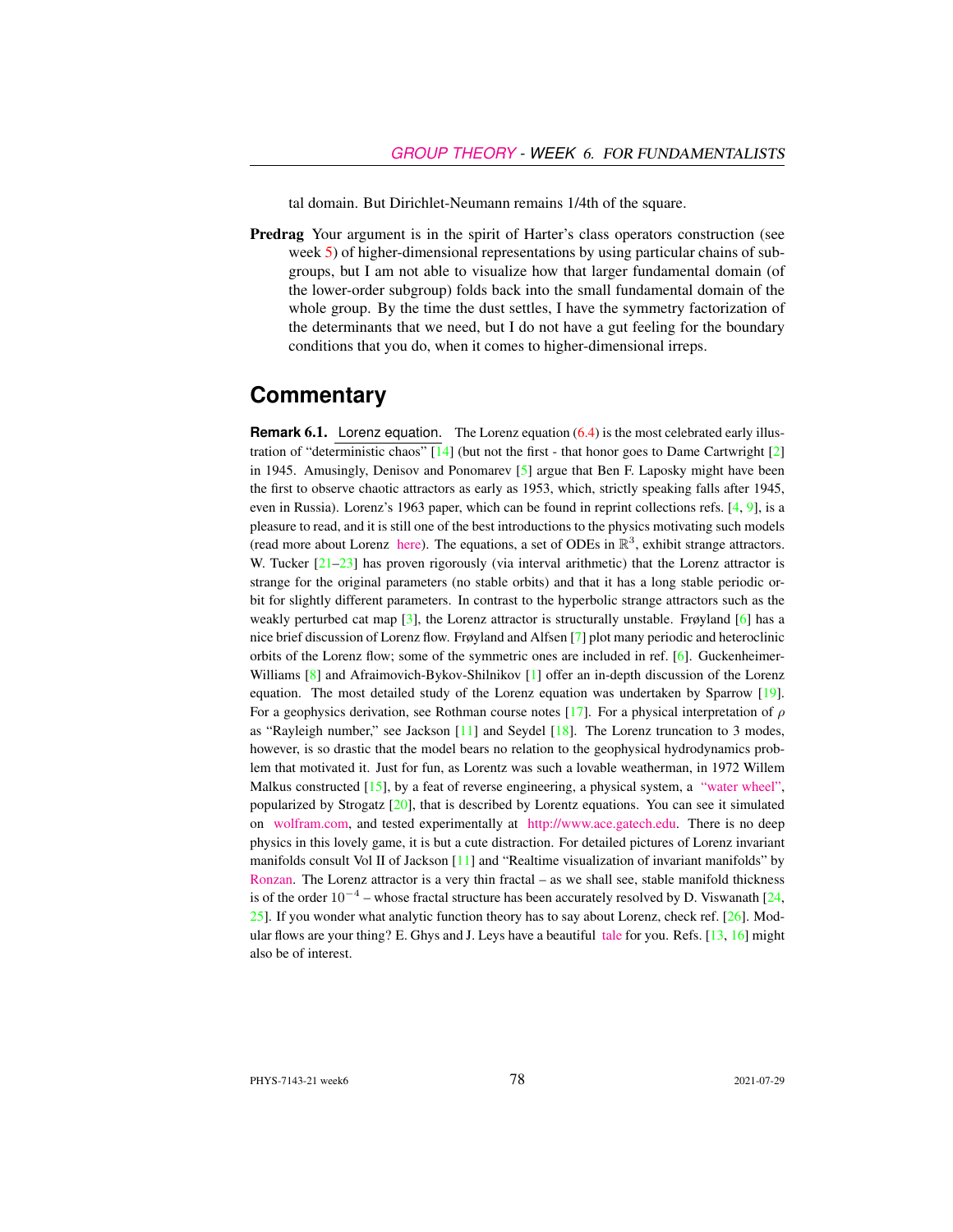#### References

- <span id="page-12-11"></span>[1] V. S. Afraimovich, B. B. Bykov, and L. P. Shilnikov, "On the origin and structure of the Lorenz attractor", Dokl. Akad. Nauk SSSR 234, In Russian, 336–339 (1977).
- <span id="page-12-3"></span>[2] M. L. Cartwright and J. E. Littlewood, ["On non-linear differential equations of](http://dx.doi.org/10.1112/jlms/s1-20.3.180) [the second order",](http://dx.doi.org/10.1112/jlms/s1-20.3.180) [J. London Math. Soc.](https://doi.org/10.1112/jlms/s1-20.3.180) 20, 180–189 (1945).
- <span id="page-12-7"></span>[3] S. C. Creagh, ["Quantum zeta function for perturbed cat maps",](http://dx.doi.org/10.1063/1.166119) Chaos 5[, 477–](https://doi.org/10.1063/1.166119) [493 \(1995\).](https://doi.org/10.1063/1.166119)
- <span id="page-12-5"></span>[4] P. Cvitanović, *[Universality in Chaos](http://dx.doi.org/10.1201/9780203734636)*, 2nd ed. (Adam Hilger, Bristol, 1989).
- <span id="page-12-4"></span>[5] S. Denisov and A. V. Ponomarev, ["Oscillons: An encounter with dynamical](http://dx.doi.org/10.1063/1.3562545) [chaos in 1953?",](http://dx.doi.org/10.1063/1.3562545) Chaos 21[, 023123 \(2011\).](https://doi.org/10.1063/1.3562545)
- <span id="page-12-8"></span>[6] J. Frøyland, *[Introduction to Chaos and Coherence](http://books.google.com/books?vid=ISBN9780750301954)* (Taylor & Francis, Bristol, 1992).
- <span id="page-12-9"></span>[7] J. Frøyland and K. H. Alfsen, ["Lyapunov-exponent spectra for the Lorenz model",](http://dx.doi.org/10.1103/physreva.29.2928) Phys. Rev. A 29[, 2928 \(1984\).](https://doi.org/10.1103/physreva.29.2928)
- <span id="page-12-10"></span>[8] J. Guckenheimer and R. Williams, ["Structural stability of the Lorenz attractor",](http://dx.doi.org/10.1007/BF02684769.pdf) [Publ. Math. IHES](https://doi.org/10.1007/BF02684769.pdf) 50, 55–72 (1979).
- <span id="page-12-6"></span>[9] B.-L. Hao, *[Chaos II](http://dx.doi.org/10.1142/1001)* (World Scientific, Singapore, 1990).
- <span id="page-12-2"></span>[10] S. M. Heilman and R. S. Strichartz, ["Homotopies of eigenfunctions and the spec](http://dx.doi.org/10.1142/S0218348X10004750)[trum of the Laplacian on the Sierpinski carpet",](http://dx.doi.org/10.1142/S0218348X10004750) Fractals 18[, 1–34 \(2010\).](https://doi.org/10.1142/S0218348X10004750)
- <span id="page-12-14"></span>[11] E. A. Jackson, *[Perspectives of Nonlinear Dynamics](http://dx.doi.org/10.1017/cbo9780511623974)*, Vol. 1 (Cambridge Univ. Press, Cambridge UK, 1989).
- <span id="page-12-1"></span>[12] O. Katz-Saporta and E. Efrati, ["Self-driven fractional rotational diffusion of the](http://dx.doi.org/10.1103/physrevlett.122.024102) [harmonic three-mass system",](http://dx.doi.org/10.1103/physrevlett.122.024102) Phys. Rev. Lett. 122[, 024102 \(2019\).](https://doi.org/10.1103/physrevlett.122.024102)
- <span id="page-12-18"></span>[13] J. B. Laughlin and P. C. Martin, ["Transition to turbulence of a statically stressed](http://dx.doi.org/10.1103/physrevlett.33.1189) [fluid",](http://dx.doi.org/10.1103/physrevlett.33.1189) [Phys. Rev. Lett.](https://doi.org/10.1103/physrevlett.33.1189) 33, 1189 (1974).
- <span id="page-12-0"></span>[14] E. N. Lorenz, ["Deterministic nonperiodic flow",](http://dx.doi.org/10.1175/1520-0469(1963)020<0130:DNF>2.0.CO;2) [J. Atmos. Sci.](https://doi.org/10.1175/1520-0469(1963)020<0130:DNF>2.0.CO;2) 20, 130–141 [\(1963\).](https://doi.org/10.1175/1520-0469(1963)020<0130:DNF>2.0.CO;2)
- <span id="page-12-16"></span>[15] W. V. R. Malkus, "Non-periodic convection at high and low Prandtl number", Mem. Societe Royale des Sciences de Liege, 125–128 (1972).
- <span id="page-12-19"></span>[16] P. Manneville and Y. Pomeau, ["Different ways to turbulence in dissipative dy](http://dx.doi.org/10.1016/0167-2789(80)90013-5)[namical systems",](http://dx.doi.org/10.1016/0167-2789(80)90013-5) Physica D 1[, 219–226 \(1980\).](https://doi.org/10.1016/0167-2789(80)90013-5)
- <span id="page-12-13"></span>[17] D. Rothman, [Nonlinear Dynamics I: Chaos,](https://dspace.mit.edu/bitstream/handle/1721.1/84612/12-006j-fall-2006/contents/index.htm) 2006.
- <span id="page-12-15"></span>[18] R. Seydel, *[From Equilibrium to Chaos: Practical Bifurcation and Stability Anal](http://euklid.mi.uni-koeln.de/~seydel/buch2.html)[ysis](http://euklid.mi.uni-koeln.de/~seydel/buch2.html)* (Elsevier, New York, 1988).
- <span id="page-12-12"></span>[19] C. Sparrow, *[The Lorenz Equations: Bifurcations, Chaos and Strange Attractors](http://dx.doi.org/10.1007/978-1-4612-5767-7)* (Springer, New York, 1982).
- <span id="page-12-17"></span>[20] S. H. Strogatz, *[Nonlinear Dynamics and Chaos](http://dx.doi.org/10.1201/9780429492563)* (Westview Press, Boulder, CO, 2014).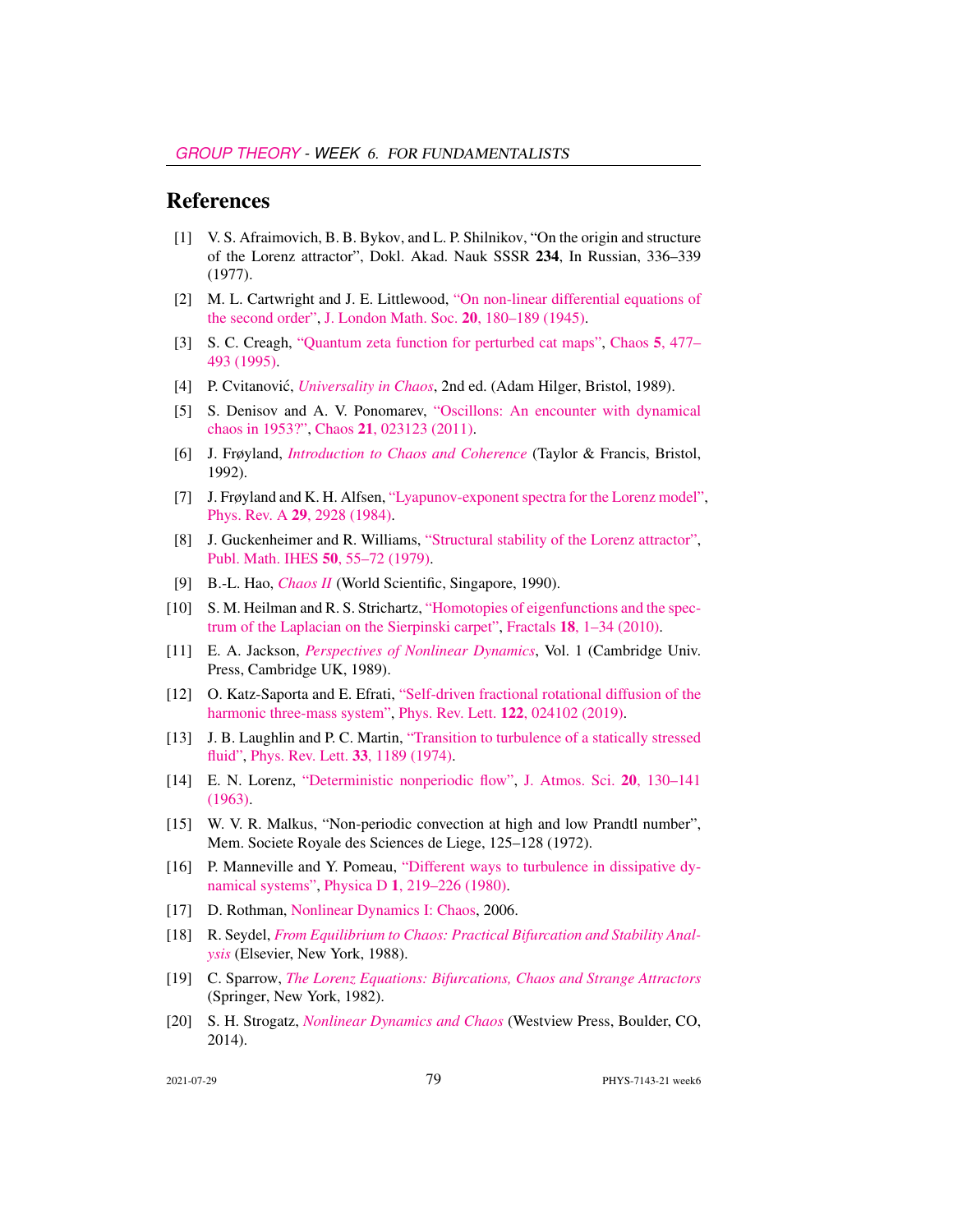- <span id="page-13-2"></span>[21] W. Tucker, ["The Lorenz attractor exists",](http://dx.doi.org/10.1016/s0764-4442(99)80439-x) [C. R. Acad. Sci. Paris Sér. I Math.](https://doi.org/10.1016/s0764-4442(99)80439-x) 328, [1197–1202 \(1999\).](https://doi.org/10.1016/s0764-4442(99)80439-x)
- [22] W. Tucker, ["A rigorous ODE solver and Smale's 14th problem",](http://dx.doi.org/10.1007/s002080010018) [Found. Comp.](https://doi.org/10.1007/s002080010018) Math. 2[, 53–117 \(2002\).](https://doi.org/10.1007/s002080010018)
- <span id="page-13-3"></span>[23] M. Viana, ["What's new on Lorenz strange attractors?",](http://dx.doi.org/10.1007/bf03025276) [Math. Intelligencer](https://doi.org/10.1007/bf03025276) 22, [6–19 \(2000\).](https://doi.org/10.1007/bf03025276)
- <span id="page-13-4"></span>[24] D. Viswanath, ["Symbolic dynamics and periodic orbits of the Lorenz attractor",](http://dx.doi.org/10.1088/0951-7715/16/3/314) Nonlinearity 16[, 1035–1056 \(2003\).](https://doi.org/10.1088/0951-7715/16/3/314)
- <span id="page-13-5"></span>[25] D. Viswanath, ["The fractal property of the Lorenz attractor",](http://dx.doi.org/10.1016/j.physd.2003.10.006) [Physica D](https://doi.org/10.1016/j.physd.2003.10.006) 190, [115–128 \(2004\).](https://doi.org/10.1016/j.physd.2003.10.006)
- <span id="page-13-6"></span>[26] D. Viswanath and S. Şahutoğlu, ["Complex singularities and the Lorenz attrac](http://dx.doi.org/10.1137/090753474)[tor",](http://dx.doi.org/10.1137/090753474) SIAM Rev. 52[, 294–314 \(2010\).](https://doi.org/10.1137/090753474)

## **Exercises**

<span id="page-13-0"></span>6.1. 3-disk symbolic dynamics. As periodic trajectories will turn out to be our main tool to breach deep into the realm of chaos, it pays to start familiarizing oneself with them now by sketching and counting the few shortest prime cycles. Show that the 3-disk pinball has  $3 \cdot 2^{n-1}$  itineraries of length n. List periodic orbits of lengths 2, 3, 4, 5,  $\cdots$ . Verify that the shortest 3-disk prime cycles are 12, 13, 23, 123, 132, 1213, 1232, 1323, 12123, · · · . Try to sketch them. (continued in exercise  $6.3$ )

A comment about exercise  $6.1$ , exercise  $6.2$ , and exercise  $6.3$ : If parts of these problems seem trivial - they are. The intention is just to check that you understand what these symbolic dynamics codings are - the main message is that the really smart coding (fundamental domain) is 1-to-1 given by the group theory operations that map a point in the fundamental domain to where it is in the full state space. This observation you might not find deep, but it is - instead of *absolute* labels, in presence of symmetries one only needs to keep track of *relative* motions, from domain to domain, does not matter which domain in absolute coordinates - that is what group actions do. And thus the word '*relative*' creeps into this exposition.

- <span id="page-13-1"></span>6.2. Reduction of 3-disk symbolic dynamics to binary. (continued from exercise  $6.1$ )
	- (a) Verify that the 3-disk cycles
		- $\{\overline{12}, \overline{13}, \overline{23}\}, \{\overline{123}, \overline{132}\}, \{\overline{1213} + 2 \text{ perms.}\},\$  $\{\overline{121\,232\,313} + 5$  perms.},  $\{\overline{121\,323} + 2$  perms.},  $\cdots$ ,
		- correspond to the fundamental domain cycles  $\overline{0}$ ,  $\overline{1}$ ,  $\overline{01}$ ,  $\overline{001}$ ,  $\overline{011}$ ,  $\cdots$  respectively.
	- (b) Check the reduction for short cycles in table [6.1](#page-4-2) by drawing them both in the full 3-disk system and in the fundamental domain, as in figure [6.3.](#page-3-4)
	- (c) Optional: Can you see how the group elements listed in table [6.1](#page-4-2) relate irreducible segments to the fundamental domain periodic orbits?

(continued in exercise [6.3\)](#page-14-0)

PHYS-7143-21 week6 80 2021-07-29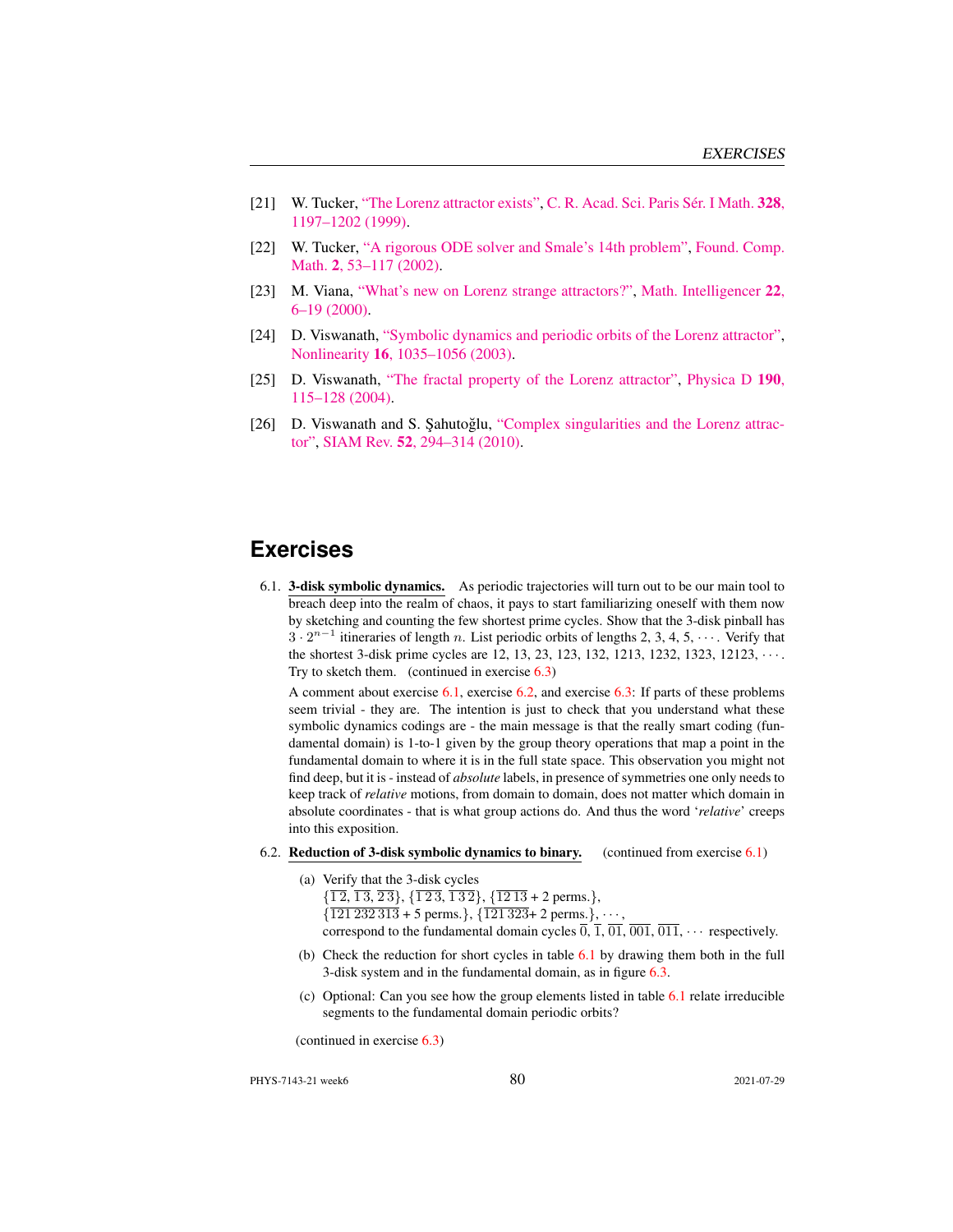- <span id="page-14-0"></span>6.3. **3-disk fundamental domain cycles.** Try to sketch  $\overline{0}$ ,  $\overline{1}$ ,  $\overline{01}$ ,  $\overline{001}$ ,  $\overline{011}$ ,  $\cdots$  in the fundamental domain, and interpret the symbols  $\{0, 1\}$  by relating them to topologically distinct types of collisions. Compare with table [6.1.](#page-4-2) Then try to sketch the location of periodic points in the Poincaré section of the billiard flow. The point of this exercise is that while in the configuration space longer cycles look like a hopeless jumble, in the Poincaré section they are clearly and logically ordered. The Poincaré section is always to be preferred to projections of a flow onto the configuration space coordinates, or any other subset of state space coordinates which does not respect the topological organization of the flow.
- <span id="page-14-1"></span>6.4.  $C_2$ -equivariance of Lorenz system. Verify that the vector field in Lorenz equations  $(6.4)$

$$
\dot{x} = v(x) = \begin{bmatrix} \dot{x} \\ \dot{y} \\ \dot{z} \end{bmatrix} = \begin{bmatrix} \sigma(y - x) \\ \rho x - y - xz \\ xy - bz \end{bmatrix}
$$
(6.14)

is equivariant under the action of cyclic group  $C_2 = \{e, C^{1/2}\}\$ acting on  $\mathbb{R}^3$  by a  $\pi$ rotation about the  $z$  axis,

$$
C^{1/2}(x, y, z) = (-x, -y, z),
$$

as claimed in example [6.1.](#page-3-0)

- <span id="page-14-2"></span>6.5. Proto-Lorenz system. Here we quotient out the  $C_2$  symmetry by constructing an explicit "intensity" representation of the desymmetrized Lorenz flow.
	- 1. Rewrite the Lorenz equation  $(6.4)$  in terms of variables

<span id="page-14-3"></span>
$$
(u, v, z) = (x2 – y2, 2xy, z), \t\t(6.15)
$$

show that it takes form

<span id="page-14-4"></span>
$$
\begin{bmatrix}\n\dot{u} \\
\dot{v} \\
\dot{z}\n\end{bmatrix} = \begin{bmatrix}\n-(\sigma+1)u + (\sigma-r)v + (1-\sigma)N + vz \\
(r-\sigma)u - (\sigma+1)v + (r+\sigma)N - uz - Nz \\
v/2 - bz\n\end{bmatrix}
$$
\n(6.16)

- 2. Show that this is the  $(Lorenz)/C_2$  quotient map for the Lorenz flow, i.e., that it identifies points related by the  $\pi$  rotation [\(6.6\)](#page-4-3).
- 3. Show that [\(6.15\)](#page-14-3) is invertible. Where does the inverse not exist?
- 4. Compute the equilibria of proto-Lorenz and their stabilities. Compare with the equilibria of the Lorenz flow.
- 5. Plot the strange attractor both in the original form [\(6.4\)](#page-3-1) and in the proto-Lorenz form [\(6.16\)](#page-14-4)